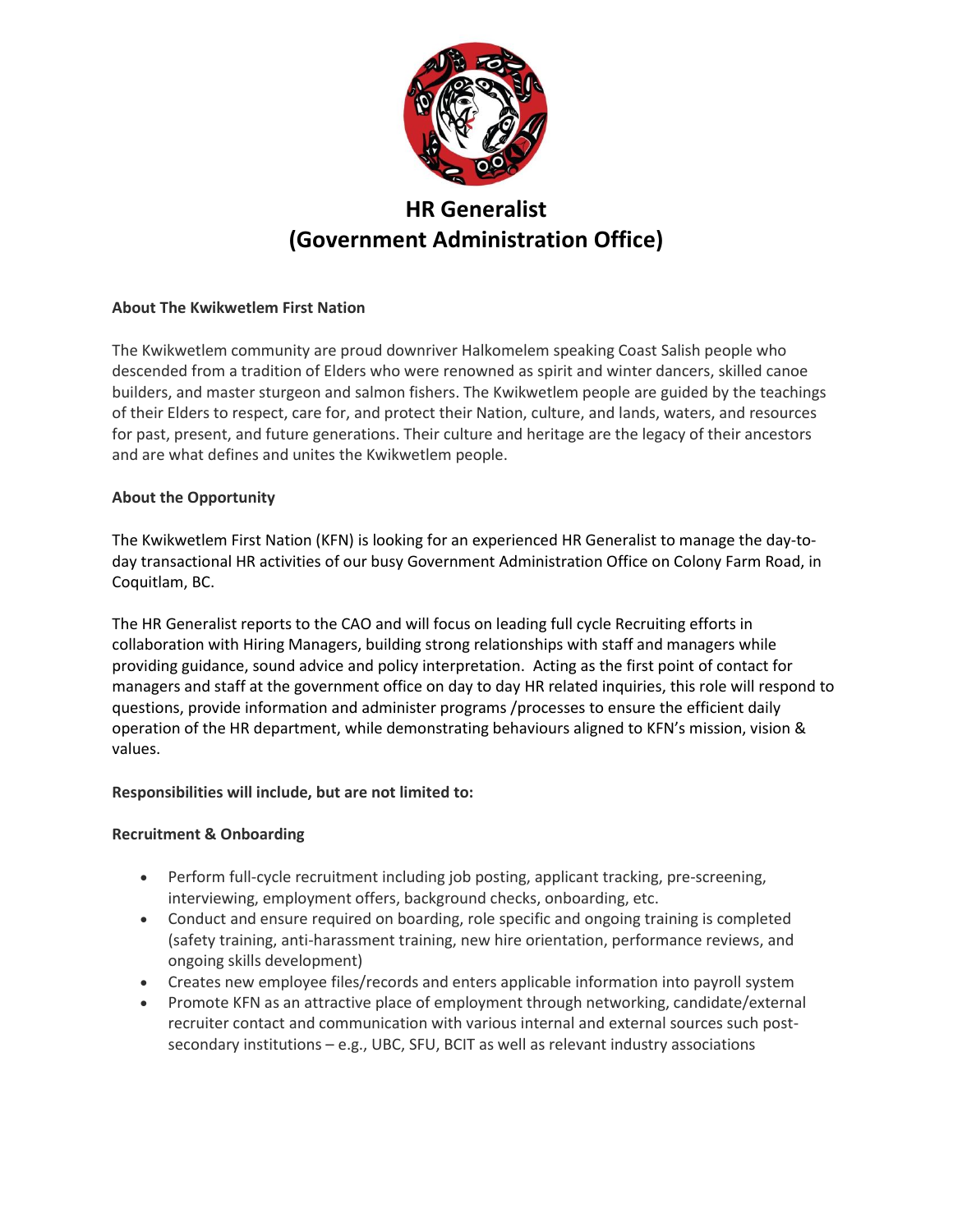## **Staff Administration & Relations**

- Oversees and prepares new hire documentation, employee changes, departure letters, and any other employment-related correspondence
- Ensures employee changes are updated and maintained within payroll system and physical files
- Proactively handles employment-related inquiries from applicants, employees, and mangers answering routine inquiries or escalating complex or sensitive matters to the appropriate staff
- Attend and participate in employee disciplinary meetings, terminations, and investigations as per HR policy
- Mediates, coaches and provides appropriate advice to staff and Managers with a conflict resolution mindset
- Ensures highly sensitive and confidential information and records are protected, retained and safeguarded

## **Program & Policy Administration**

- Provides HR advice and guidance regarding applicable HR legislative requirements in a Federal and/or BC context, KFN HR policy, procedures and guidelines
- Supports Mangers with completion of annual performance review process (probationary period reviews, promotions, transfers, expectation/goal setting, performance coaching and follow up on active performance improvement plans)
- Make recommendations for improvement of company policies, procedures, and practices on personnel matters

## **Engagement and Culture**

- Support and foster a culture that reinforces KFN's mission, vision and values; encourages collaboration and teamwork, develops employee engagement, embraces change and is resilient to growth
- Acts as a change champion; coaches, supports and educates staff on managing and moving through organizational change

# **About the Ideal Candidate**

- You see the interdependent connection between businesses and departments which allows you to make informed and intentional decisions through strong critical thinking skills.
- Your approach is collaborative; a team player who possesses a strong work ethic and acts as a role model for others
- Your confidence and tact when working with others enables you to share ideas and recommendations with large groups in an engaging way.
- You are self-managed, goal oriented and finish what you start.
- You have depth of experience in all areas of HR with at least 3-5 years' experience in a professional hands-on generalist role, preferably in a First Nations or Non-profit environment
- College or University degree/diploma, preferably in Human Resources Management and/or Labour Relations or a combination of equitable education and experience; certified HR Professional designation or equivalent specialty certification considered an asset
- Strong knowledge of both Federal and BC Employment Standards, Human Rights Code and Occupational Health & Safety (OHSA) regulations and legislation